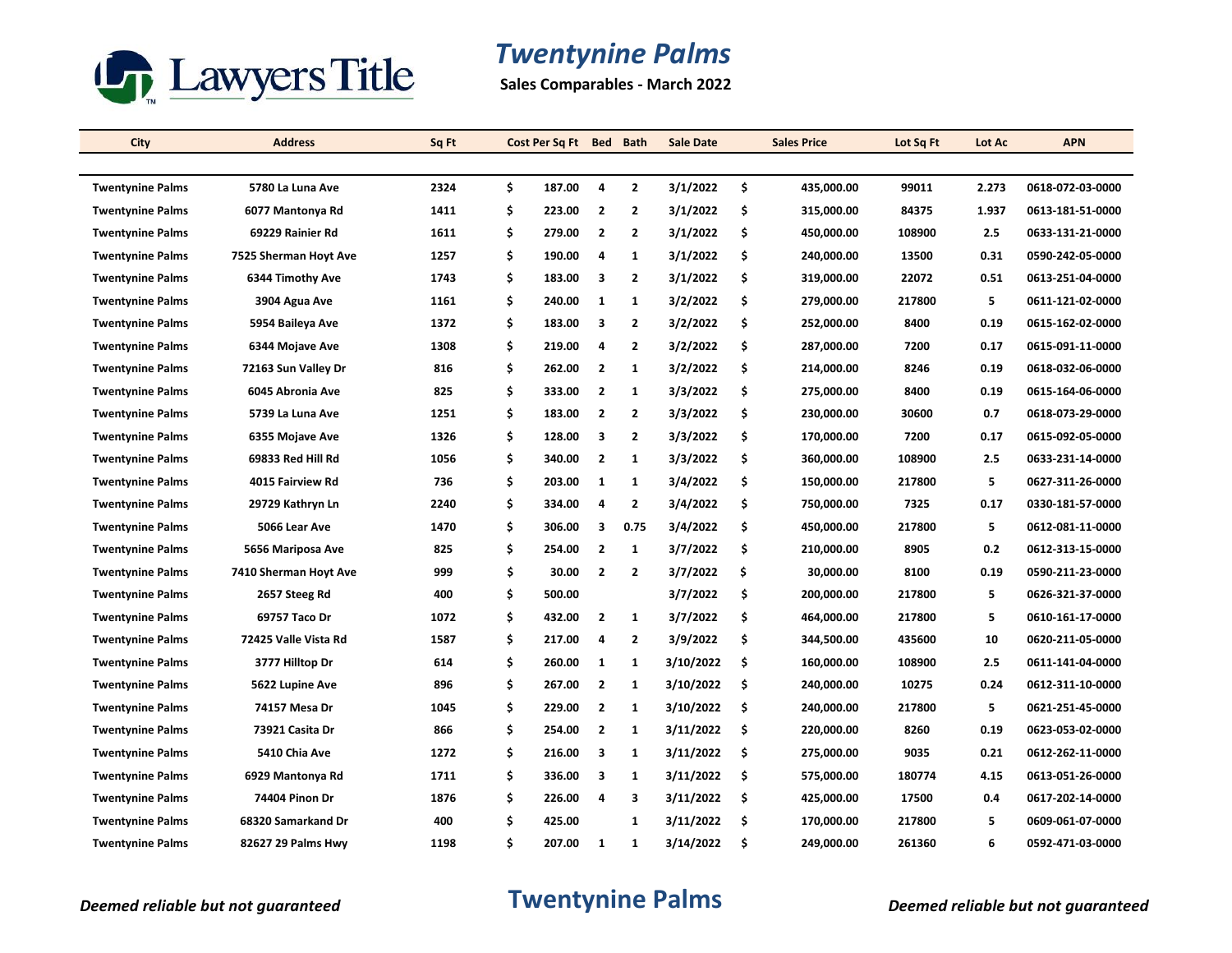

# *Twentynine Palms*

**Sales Comparables - March 2022**

| City                    | <b>Address</b>       | Sq Ft |    | Cost Per Sq Ft Bed |                | <b>Bath</b>    | <b>Sale Date</b> |     | <b>Sales Price</b> | Lot Sq Ft | Lot Ac | <b>APN</b>       |
|-------------------------|----------------------|-------|----|--------------------|----------------|----------------|------------------|-----|--------------------|-----------|--------|------------------|
|                         |                      |       |    |                    |                |                |                  |     |                    |           |        |                  |
| <b>Twentynine Palms</b> | 7428 Kellogg Ave     | 1213  | \$ | 262.00             | 3              | $\overline{2}$ | 3/14/2022        | -\$ | 319,000.00         | 8100      | 0.19   | 0590-202-27-0000 |
| <b>Twentynine Palms</b> | 5369 Mariposa Ave    | 1092  | \$ | 247.00             | 3              | $\mathbf{1}$   | 3/14/2022        | \$  | 270,000.00         | 8775      | 0.2    | 0612-292-32-0000 |
| <b>Twentynine Palms</b> | 73365 Sunnyvale Dr   | 1490  | \$ | 187.00             | 3              | $\mathbf{1}$   | 3/15/2022        | \$  | 280,000.00         | 21300     | 0.49   | 0618-202-21-0000 |
| <b>Twentynine Palms</b> | 6250 Daisy Ave       | 1536  | \$ | 172.00             | 3              | $\overline{2}$ | 3/16/2022        | \$  | 265,000.00         | 8400      | 0.19   | 0615-144-04-0000 |
| <b>Twentynine Palms</b> | 72813 Desert Ave     | 1413  | \$ | 201.00             | 3              | $\mathbf{2}$   | 3/16/2022        | \$  | 285,000.00         | 21300     | 0.49   | 0618-094-02-0000 |
| <b>Twentynine Palms</b> | 73881 Siesta Dr      | 1835  | \$ | 177.00             | 4              | $\mathbf{2}$   | 3/16/2022        | \$  | 325,000.00         | 30615     | 0.7    | 0621-161-04-0000 |
| <b>Twentynine Palms</b> | 68521 Indian Trl     | 604   | \$ | 405.00             | $\mathbf{1}$   | 1              | 3/17/2022        | \$  | 245,000.00         | 108900    | 2.5    | 0609-151-01-0000 |
| <b>Twentynine Palms</b> | 82728 Valle Vista Rd | 1358  | \$ | 183.00             | $\mathbf{1}$   | 1              | 3/17/2022        | \$  | 249,000.00         | 217800    | 5      | 0627-111-40-0000 |
| <b>Twentynine Palms</b> | 6007 Cahuilla Ave    | 1393  | \$ | 222.00             | 3              | $\mathbf{2}$   | 3/18/2022        | \$  | 310,000.00         | 7280      | 0.17   | 0615-184-26-0000 |
| <b>Twentynine Palms</b> | 5995 Morongo Rd      | 1584  | \$ | 167.00             | 4              | 1              | 3/18/2022        | \$  | 265,000.00         | 8750      | 0.2    | 0618-063-01-0000 |
| <b>Twentynine Palms</b> | 71514 Sunnyvale Dr   | 1604  | \$ | 215.00             | 4              | $\overline{2}$ | 3/18/2022        | \$  | 345,000.00         | 8125      | 0.19   | 0615-271-20-0000 |
| <b>Twentynine Palms</b> | 71638 Laura Ln       | 2160  | \$ | 219.00             | 3              | $\mathbf{2}$   | 3/21/2022        | \$  | 475,000.00         | 217800    | 5      | 0612-211-07-0000 |
| <b>Twentynine Palms</b> | 875 Lear Ave         | 1260  | \$ | 150.00             | 1              | 1              | 3/21/2022        | \$  | 190,000.00         | 217800    | 5      | 0633-181-32-0000 |
| <b>Twentynine Palms</b> | 3877 Meriwether Rd   | 880   | \$ | 471.00             | $\overline{2}$ | $\mathbf{1}$   | 3/21/2022        | \$  | 415,000.00         | 656667    | 15.075 | 0627-061-39-0000 |
| <b>Twentynine Palms</b> | 72017 Siesta Dr      | 1101  | \$ | 215.00             | $\overline{2}$ | 1              | 3/21/2022        | \$  | 237,000.00         | 9520      | 0.22   | 0612-303-18-0000 |
| <b>Twentynine Palms</b> | 68076 Winters Rd     | 400   | \$ | 162.00             |                | $\mathbf{1}$   | 3/21/2022        | \$  | 65,000.00          | 217800    | 5      | 0633-051-27-0000 |
| <b>Twentynine Palms</b> | 5342 Cahuilla Ave    | 1160  | \$ | 237.00             | 3              | $\overline{2}$ | 3/22/2022        | \$  | 275,000.00         | 8970      | 0.21   | 0612-282-06-0000 |
| <b>Twentynine Palms</b> | 1082 Donavan Rd      | 440   | \$ | 90.00              | $\mathbf{1}$   | 1              | 3/22/2022        | \$  | 40,000.00          | 217800    | 5      | 0633-211-37-0000 |
| <b>Twentynine Palms</b> | 7069 Eucalyptus Ave  | 816   | \$ | 214.00             | $\overline{2}$ | 1              | 3/22/2022        | \$  | 175,000.00         | 7560      | 0.17   | 0616-031-21-0000 |
| <b>Twentynine Palms</b> | 7429 Maude Adams Ave | 1244  | \$ | 257.00             | 3              | $\overline{2}$ | 3/22/2022        | \$  | 320,000.00         | 8100      | 0.19   | 0590-202-02-0000 |
| <b>Twentynine Palms</b> | 75079 Saddlehorn Rd  | 1426  | \$ | 248.00             | 3              | 1              | 3/23/2022        | \$  | 355,000.00         | 35200     | 0.81   | 0622-031-09-0000 |
| <b>Twentynine Palms</b> | 6624 Bermuda Ave     | 998   | \$ | 305.00             | $\overline{2}$ | $\overline{2}$ | 3/24/2022        | \$  | 305,000.00         | 13058     | 0.3    | 0614-252-02-0000 |
| <b>Twentynine Palms</b> | 71598 Sunnyvale Dr   | 1314  | \$ | 232.00             | 3              | $\mathbf{2}$   | 3/24/2022        | \$  | 305,000.00         | 8750      | 0.2    | 0615-271-29-0000 |
| <b>Twentynine Palms</b> | 7415 Turner Rd       | 572   | \$ | 340.00             | 9              | 9              | 3/24/2022        | \$  | 195,000.00         | 108900    | 2.5    | 0592-511-17-0000 |
| <b>Twentynine Palms</b> | 72964 Two Mile Rd    | 1727  | \$ | 269.00             | 3              | $\overline{2}$ | 3/24/2022        | \$  | 465,000.00         | 20000     | 0.46   | 0621-013-03-0000 |
| <b>Twentynine Palms</b> | 5356 Abronia Ave     | 1535  | \$ | 156.00             | 3              | $\mathbf{1}$   | 3/25/2022        | \$  | 240,000.00         | 8970      | 0.21   | 0612-272-05-0000 |
| <b>Twentynine Palms</b> | 73453 El Paseo Dr    | 912   | \$ | 271.00             | $\overline{2}$ | 1              | 3/25/2022        | \$  | 248,000.00         | 13984     | 0.32   | 0618-272-21-0000 |
| <b>Twentynine Palms</b> | 68200 Gemini St      | 600   | \$ | 758.00             | $\mathbf{1}$   | $\mathbf{1}$   | 3/25/2022        | \$  | 455,000.00         | 217800    | 5      | 0633-071-06-0000 |
| <b>Twentynine Palms</b> | 78956 Mesa Dr        | 2043  | \$ | 181.00             | 4              | $\overline{2}$ | 3/25/2022        | \$  | 370,000.00         | 217800    | 5      | 0626-151-35-0000 |
| <b>Twentynine Palms</b> | 73464 Old Dale Rd    | 968   | Ś  | 325.00             | $\mathbf{1}$   | 1              | 3/25/2022        | \$  | 315,000.00         | 7200      | 0.17   | 0617-094-18-0000 |

## *Deemed reliable but not guaranteed* **Twentynine Palms** *Deemed reliable but not guaranteed*